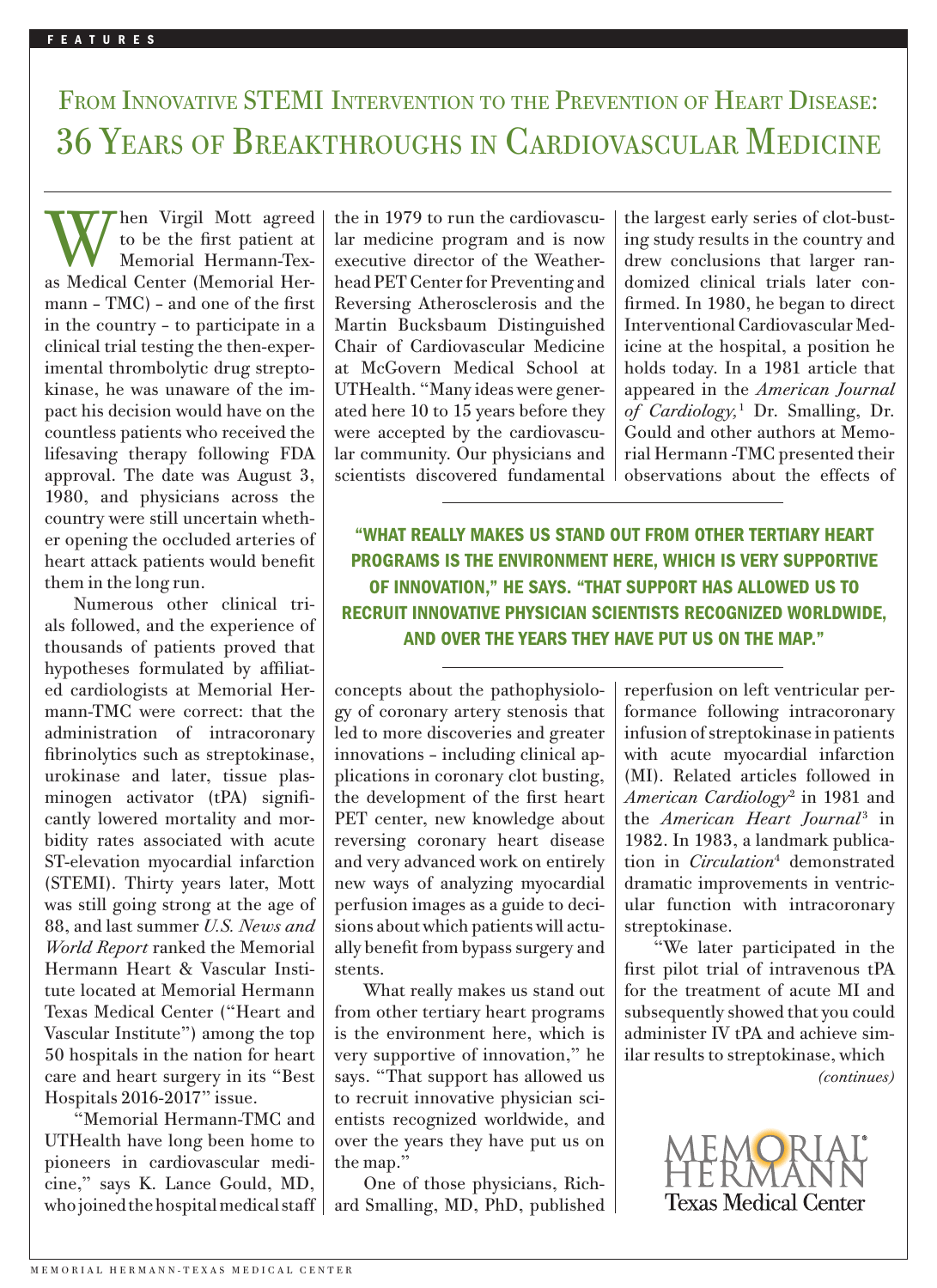led to the notion that we might be able to begin treating heart attack patients before they arrived in the cath lab," says Dr. Smalling, who holds the James D. Woods Distinguished Chair in Cardiovascular Medicine at McGovern Medical School. "This hypothesis expanded the possibilities for treating MI significantly and led to the pilot PAT-CAR\* protocol and further clinical trials that advanced the quality of care we provide."

Interventional cardiologists at the Heart & Vascular Institute introduced the first Chest Pain Center in Texas in the early 1990s, long before the existence of an accreditation body. "It became obvious to us that there was a double standard of care in our emergency center," Dr. Smalling says. "If you came to the ER with a serious traumatic injury, we rushed you to treatment. If you had chest pain, you filled out a medical questionnaire. We changed our approach dramatically and designated a special area of the ER as our heart attack center."

By 2002, the Heart & Vascular Institute was working with the Houston Fire Department's EMS units to transmit ECG results from the field. "We developed protocols for transmitting results directly to our emergency center and for ordering paramedics to give thrombolytics to the appropriate patients with heart attacks," Dr. Smalling says. "We trained paramedics to interpret 12-lead ECGs. They trained others, and we created a built-in feedback system to report outcomes. The process was formalized into the PATCAR trial, and our door-to-balloon time very quickly went from the former standard established by The Joint Commission of 120 minutes to an average of 42 minutes. Through continual updates and the sharing of data between paramedics, emergency physicians and interventional cardiologists, we created the systems we had to have in place for fast response to heart attack."

## THE MORE YOU DO IT, THE BETTER YOU ARE

Iose collaboration with the fire department's EMS teams and advances in the science of EMS have shortened the response time for the 50 percent of Houston heart attack patients who dial 911. "From the EMS standpoint, the care we provide cardiac patients today is dramatically different from the treatment we provided 15 years ago," says David Persse, M.D., who has served as the physician director of the City of Houston's Emergency Medical Services since 1996. "The science behind EMS is rapidly maturing. We've learned much more about disease processes and how to improve treatment in the field, and we're also learning how to be more efficient in transporting patients."

Dr. Persse's predecessor, Paul Pepe, M.D., implemented a tiered system in which some ambulances were staffed with EMTs while others carried paramedics. "It pays off in outcomes if you can dispatch the more highly trained paramedics for serious cases like cardiac arrest," Dr. Persse says. "If we send paramedics for what turns out to be a broken leg, they're not available to respond to the next heart attack. What we did is make them more

but when we dispatch the paramedic squad, we also send an ambulance with EMTs," Dr. Persse says. "The squad program reduced response time by 2.7 minutes in the areas where we're focused. The patient goes to the hospital in the ambu-

"IF WE SEND PARAMEDICS FOR WHAT TURNS OUT TO BE A BROKEN LEG, THEY'RE NOT AVAILABLE TO RESPOND TO THE NEXT HEART ATTACK. WHAT WE DID IS MAKE THEM MORE AVAILABLE, REDUCE RESPONSE TIME AND MAKE THEM MORE PROFICIENT AT HANDLING CARDIAC ARREST. THE MORE YOU DO IT, THE BETTER YOU ARE."

available, reduce response time and make them more proficient at handling cardiac arrest. The more you do it, the better you are."

In high-volume areas inside the 610 Loop, the Houston Fire Department implemented a paramedic squad program, which has since been expanded to outlying areas. "Our paramedics ride in vehicles unequipped to transport patients,

lance, and instead of being tied up for an hour or more, the paramedic is freed up within 15 to 20 minutes to move on to the next case."

With the implementation of the squad program, Dr. Persse says EMS saw a doubling of the number of cardiac arrests in ventricular fibrillation when paramedics arrived on the scene. "In the old days, when it took us longer to respond to 911 *(continues)*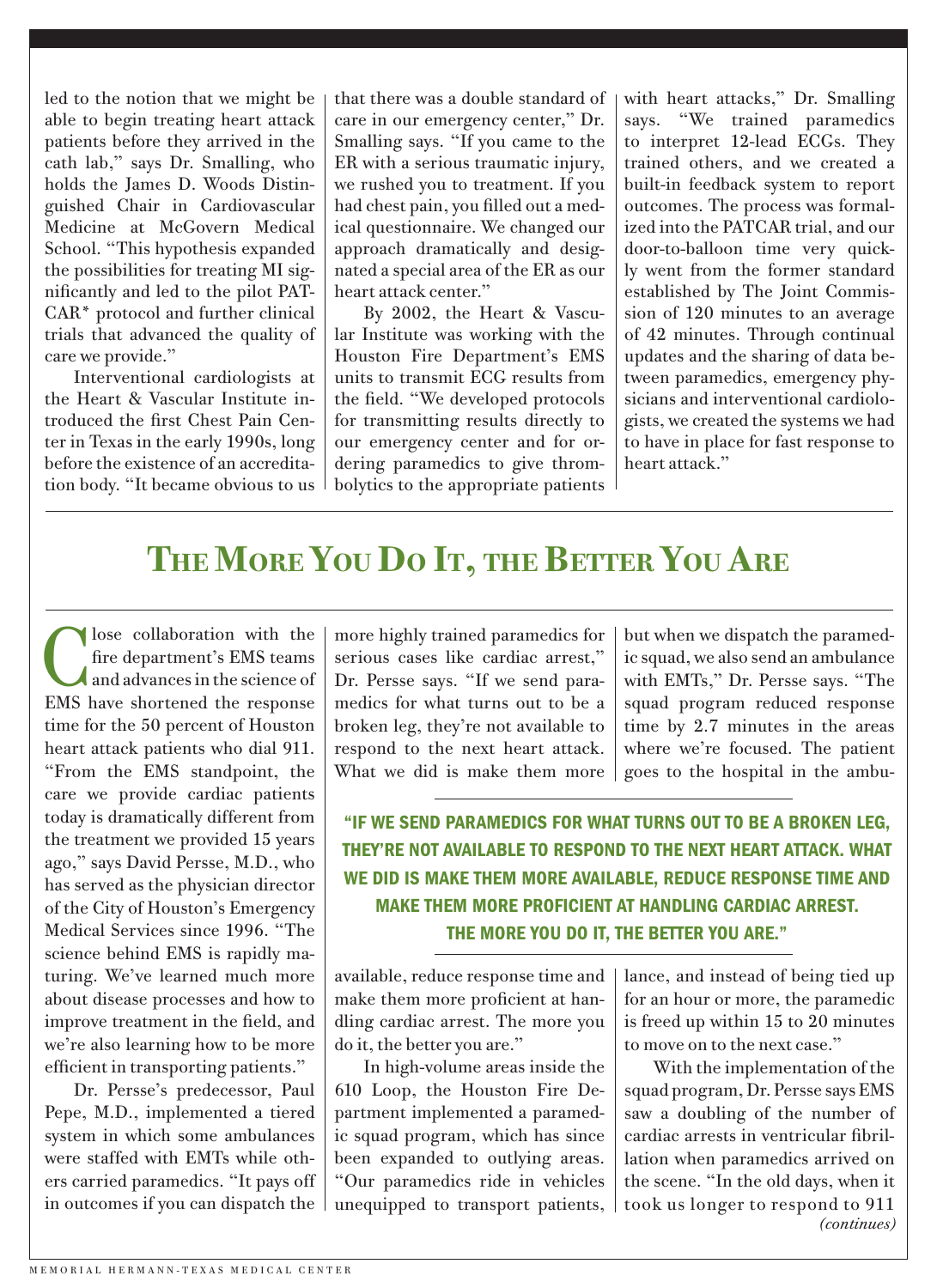calls, we saw more patients in asystole. If we can increase the number of patients we reach while they're still in ventricular fibrillation, we're saving lives. When we initiated the paramedic squad concept, the percentage of patients we reached in ventricular fibrillation increased from 65 percent to 78 percent."

Dr. Persse says his EMS team has been accused of favoring Memorial Hermann over other hospitals. "The data does not support that hypothesis," he says. "It's true that Memorial Hermann developed a very sophisticated system. We did the PATCAR research project with Dr. Smalling's group, which tied us more closely to Memorial Hermann -TMC, but patients can choose the hospital they want to go to and we honor that choice. Our paramedics are committed to saving lives, and if they know a hospital can get their patients from the back of the ambulance straight to the cath lab, they tend to choose that hospital. What Memorial Hermann had in place needed to be routine at every hospital in town that has interventional cath capability – and now it is, in hospitals from Kingwood to Clear Lake – which is good news for patients in every neighborhood."

Since then, data from the PAT-CAR trial and several European trials have provided evidence of the feasibility and potential benefits of pre-hospital and early in-hospital administration of thrombolytic therapy following the onset of symptoms of acute MI. "Outcomes data have shown that patients treated with thrombolytics by paramedics fare better in terms of morbidity and mortality than those who go straight to the cath lab," Dr. Persse says. "If you administer thrombolytics early, more downstream tissue is saved. Some tissue will die when you have a heart attack, regardless of the treatment you receive. Some tissue will be injured and totally recover. Thrombolytics given in the field can mean the difference between a man who survives a heart attack but is no longer able to walk upstairs versus a man who recovers and can engage in active play with his grandkids."

## **The Magic of New Ideas**

While Dr. Smalling was<br>developing the interven-<br>tional cardiology prodeveloping the intervengram and working with the Houston Fire Department's EMS teams, Dr. Gould turned his attention to building the world's first cardiac PET center. "The PET scanners available at that time had the capability to image only slices of the heart," he says. "Working with physicists, we designed and built the first fullheart PET scanner. It was later propagated into four more generations of scanners, one of which we have today at the Weatherhead PET Center."

With better imaging quality and whole-heart capability, Dr. Gould's team suddenly found themselves identifying patients with coronary artery disease who were asymptomatic. In response, they developed a vigorous dietary and medication treatment regimen that relieved pain, partly reversing existing disease and preventing additional vascular conditions, heart attacks, sudden cardiac death and the need for balloon dilation or coronary bypass surgery. In 1994, Dr. Gould's

gery much more accurately based on coronary flow reserve capacity than by determining percent stenosis on arteriogram," he says. Research led by Dr. Gould at the Weatherhead PET Center has been featured on

"WORKING WITH PHYSICISTS, WE DESIGNED AND BUILT THE FIRST FULL-HEART PET SCANNER. IT WAS LATER PROPAGATED INTO FOUR MORE GENERATIONS OF SCANNERS, ONE OF WHICH WE HAVE TODAY AT THE WEATHERHEAD PET CENTER."

team published the first paper demonstrating improved coronary blood flow by quantitative PET measurements with intense shortterm treatment.5 A separate study was published in the *Journal of the American Medical Association* the following year.<sup>6</sup>

"I focused on PET imaging because I knew that if we did it right, we could select candidates for sur

the covers of four medical journals: the *Journal of the American College of Cardiology* in 2003, *The Journal of Nuclear Medicine* in 2007, *JACC Cardiovascular Imaging* in 2009 and *Molecular Imaging* in 2010.

In 2009, Dr. Gould began the Century Health Study, which is now a repository for data on outcomes in 4,000 patients. The researchers have enrolled patients in the study *(continues)*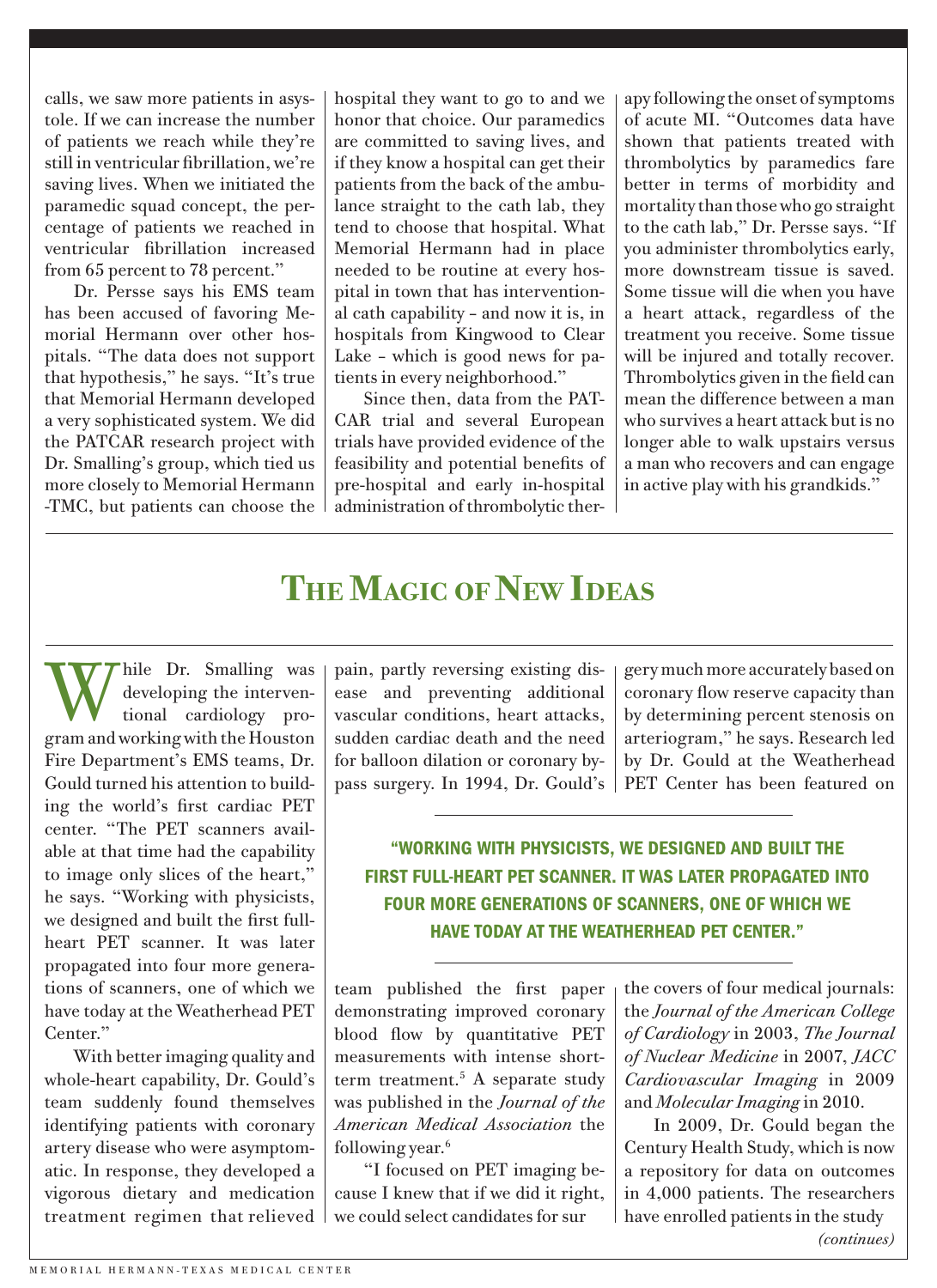through 2016 and hope to extend it for another decade.

"Heart disease does not have to progress. We can stop it in 90 percent of patients," he says. "Through the Century study, we're working to enhance the medical community's overall approach to cardiovascular disease by prevention through patient education. Our long-range goal is to reduce the cost of cardiovascular care through

data into a simple package, providing a 3-D image of the heart and allowing for better interpretation of imaging results.

"Blood flow in the heart is quite complex and not easy to interpret, even for experts," he says. "Now when we see blue on the PET scan, we know it indicates low flow potential and the need for a stent."

Data analysis has also evolved. Dr. Gould and his team have devel-

"BLOOD FLOW IN THE HEART IS QUITE COMPLEX AND NOT EASY TO INTERPRET, EVEN FOR EXPERTS," HE SAYS. "NOW WHEN WE SEE BLUE ON THE PET SCAN, WE KNOW IT INDICATES LOW FLOW POTENTIAL AND THE NEED FOR A STENT."

more accurate diagnosis and a focus on prevention, as well as providing physicians with quantitative coronary blood flow as the best guide for invasive procedures."

Since the initiation of the Century Health Study, interventional techniques for the treatment of STEMI have dramatically improved, with more advanced instrumentation, better timing and more effective medications. Advances in PET imaging led Dr. Gould and his team to develop software that integrates

oped a statistical methodology that excludes the effect of crossovers in randomized clinical trials, for instance, participants who are highly motivated and engage in exercise outside of the parameters of the trial, or those who are assigned to take a drug as part of a study but fail to follow the protocol.

"We couldn't do what we've done here anywhere else in the country," Dr. Gould says. "Right now, we have the largest database in the world measuring coronary flow re-

serve capacity. Other centers are trying to duplicate the Century study, but it remains the longest running randomized trial that includes lifestyle management, intensive drug management and the use of PET to guide elective heart procedures for assessing heart attack damage and selecting patients for procedures based on flow measurements rather than percent stenosis, which is what most cardiologists use.

"These are rolling innovations that are changing the way we practice cardiovascular medicine," he says. "No heart center in the world has this documented range of innovation in a comprehensive approach to coronary artery disease. Advances like these are rooted in the magic of new ideas, an enormous amount of public and private grant support and the drive to advance and improve care. I'm still amazed at what we've accomplished. It's like you're driving in a race in unknown territory and see the next hill and wonder what's over it. When you reach the other side, you find more ways to save hearts and more knowledge that changes the way physicians practice cardiovascular medicine – if they can keep up with you."

*(continues)*